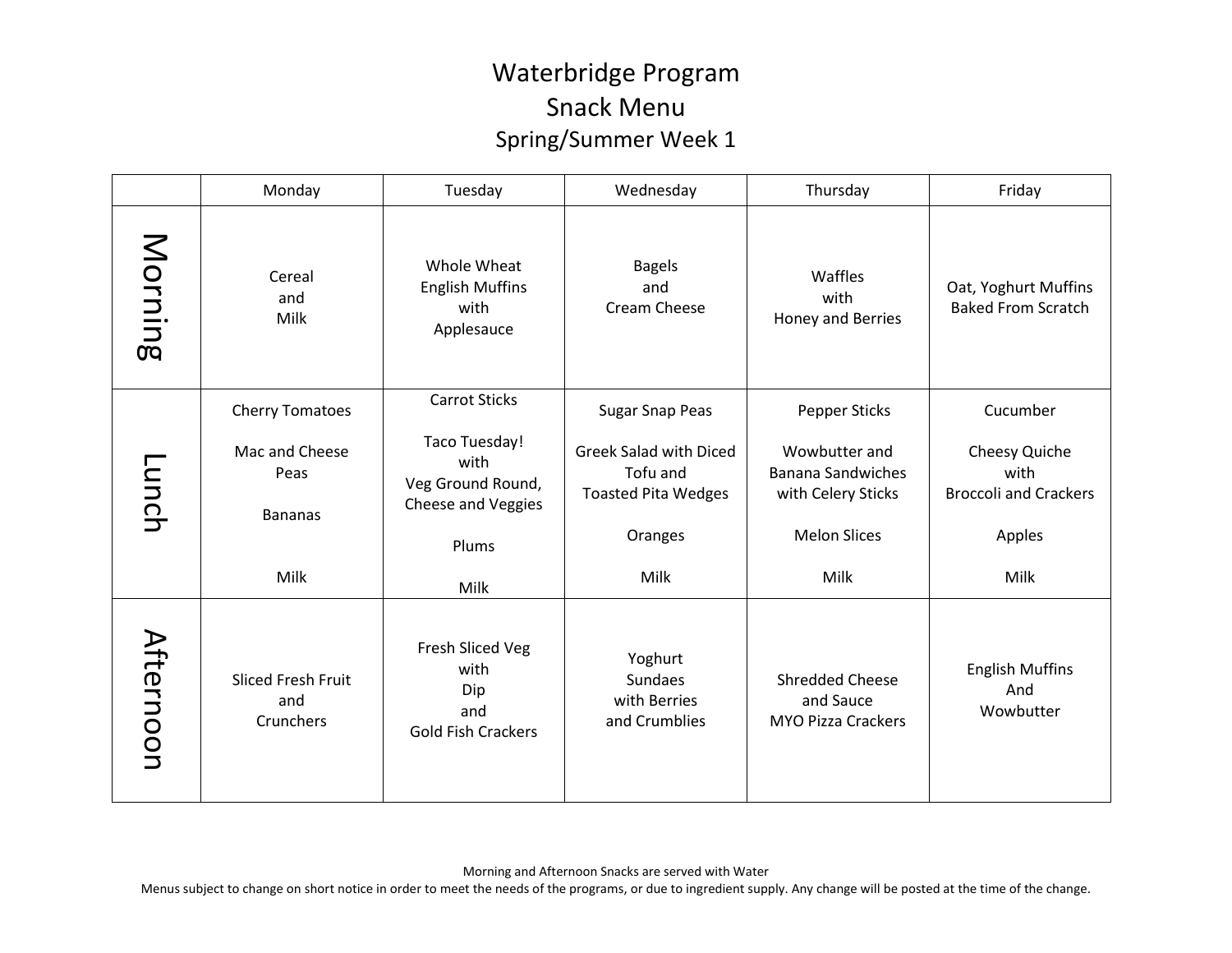## Waterbridge Program Snack Menu Spring/Summer Week 2

|              | Monday                                                                     | Tuesday                                                                         | Wednesday                                                                                        | Thursday                                                      | Friday                                                                                                       |
|--------------|----------------------------------------------------------------------------|---------------------------------------------------------------------------------|--------------------------------------------------------------------------------------------------|---------------------------------------------------------------|--------------------------------------------------------------------------------------------------------------|
| Morning      | Cereal<br>and<br>Milk                                                      | Sparkle Toast<br>with<br>Fresh Fruit                                            | <b>Toaster Pancakes</b><br>with<br><b>Berries</b>                                                | Oatmeal                                                       | Oat, Yoghurt Muffins<br><b>Baked From Scratch</b>                                                            |
|              | Broccoli                                                                   | Cucumber                                                                        | Cauliflower                                                                                      | Cucumber                                                      | Mini Carrots                                                                                                 |
| <b>Lunch</b> | Veggie Burgers<br>with Tomato, Lettuce<br>and Side Salad<br>Apples<br>Milk | Quinoa Pizza Bites,<br><b>Mixed Veggies</b><br>and Breadsticks<br>Melon<br>Milk | Kidney Bean and Veggie<br>Pasta Salad with Caesar<br><b>Dressing</b><br>and Peas<br>Kiwi<br>Milk | Veggie Stir Fry<br>with<br>Rice and Tofu<br>Pineapple<br>Milk | Whole Wheat Spaghetti<br>with Veggie Ground<br><b>Round Tomato Sauce</b><br>Home Made Bread<br>Pears<br>Milk |
| Afternoon    | <b>Tortilla Chips</b><br>and<br>Salsa                                      | Popcorn<br>with<br>Apples                                                       | Wowbutter and Jam<br>Whole Wheat Tortilla<br>Rollups                                             | <b>Bagels and Cream</b><br>Cheese with Fresh Fruit            | Frozen Yoghurt Tubes<br>and<br><b>Graham Crackers</b>                                                        |

Morning and Afternoon Snacks are served with Water

Menus subject to change on short notice in order to meet the needs of the programs, or due to ingredient supply. Any change will be posted at the time of the change.